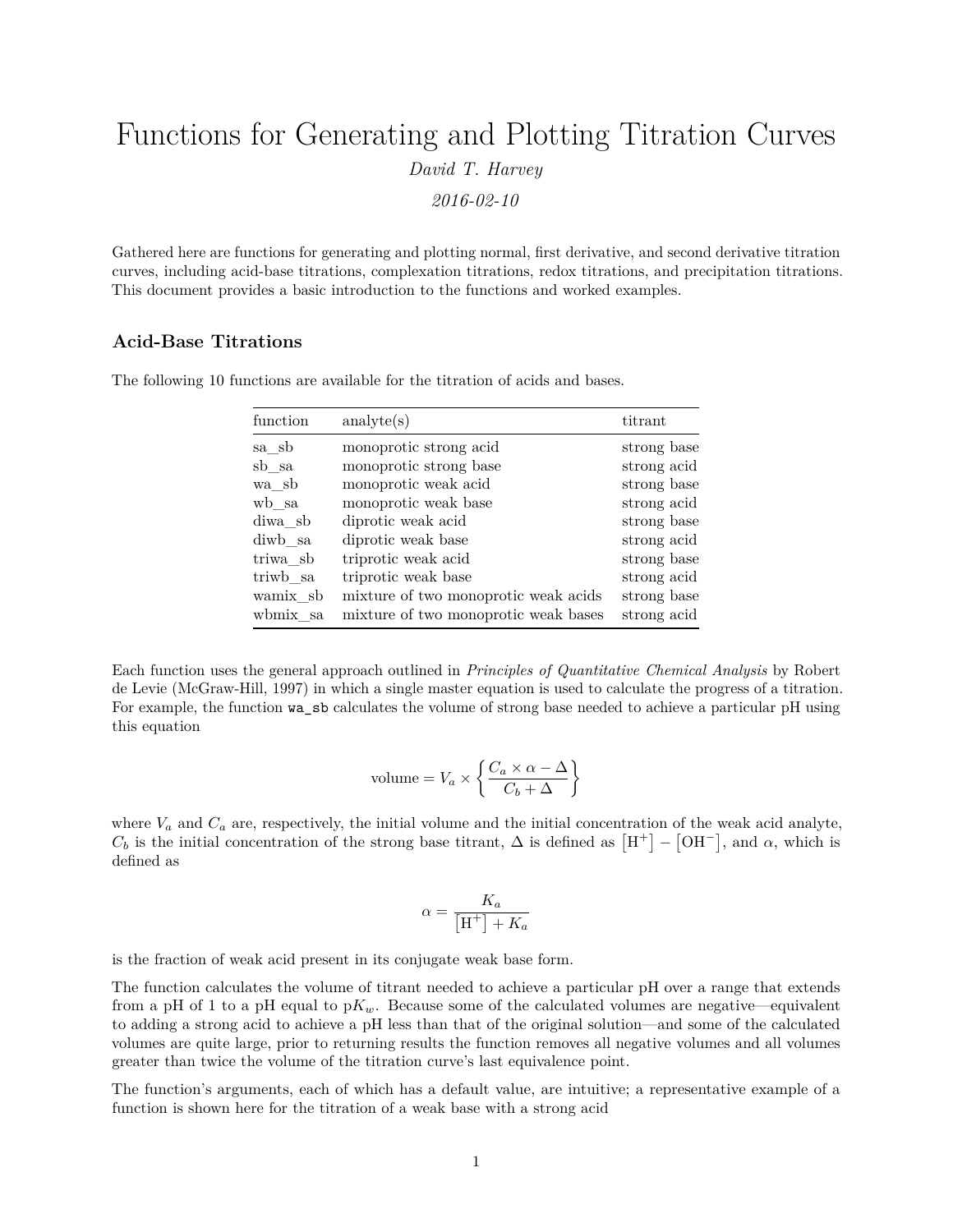```
wb sa = function(conc.acid = 0.1, conc.base = 0.1, pka = 9, pkw = 14,
  vol.base = 50, plot = TRUE, eqpt = FALSE, overlay = FALSE, ...)
```
Note that the equilibrium constant for a weak base is provided using the  $pK_a$  value for the base's conjugate weak acid, and that you can adjust  $pK_w$  when using a solvent other than water. The option plot creates a plot of the titration curve with axes fixed to display the pH from 0 to 14 and to display the volume of titrant from 0 to 1.5× the titration curve's final equivalence point. The option eqpt adds a vertical line at the equivalence point and the option overlay allows for displaying two or more titration curves on the same plot; you can pass other plot options, such as color and a main title.

```
wb_sa(eqpt = TRUE, main = "Titration of WB w/ SA")
wb\_sa(pka = 7, col = "blue", overlap = TRUE)
```


# **Titration of WB w/ SA**

When the function is assigned to an object, it returns to the object a data frame with volumes in the first column and pH values in the second column; we can use the function head to examine the object's first six values.

```
wb1 = wb_s a(\text{pka} = 8)wb2 = wb_s a(\text{pka} = 6)head(wb1)
## volume ph
## 1 0.006739371 10.49
## 2 0.013979345 10.48
## 3 0.021226851 10.47
## 4 0.028485659 10.46
## 5 0.035759545 10.45
## 6 0.043052291 10.44
```
We can use this object to prepare a customized plot, as demonstrated here where we use the plot command's options to adjust the limits of the *x*-axis and the *y*-axis from their default values. We also add a line for the equivalence point and a legend.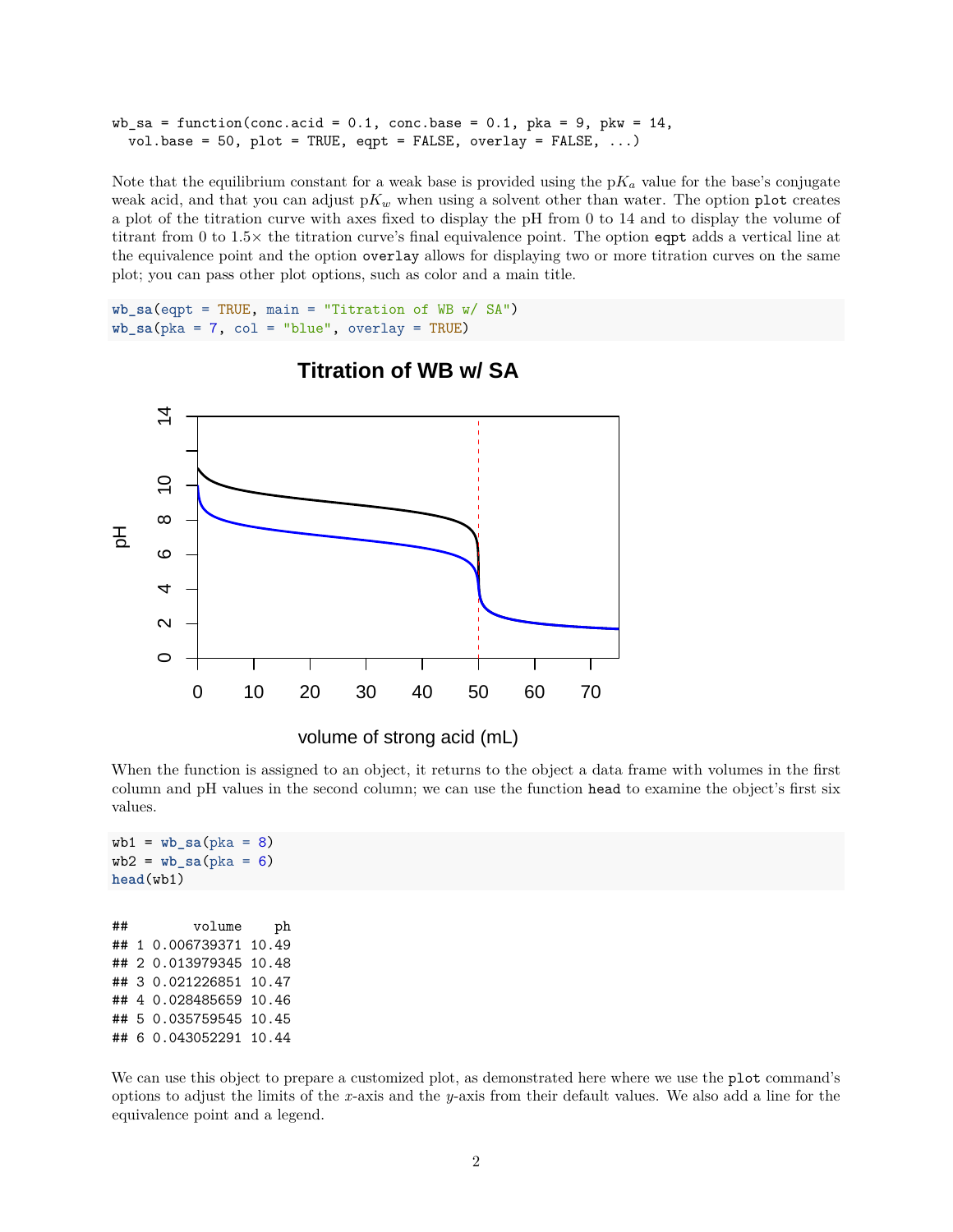```
plot(wb1, ylim = c(0, 12), xlim = c(0, 80), type = "l", col = "blue",1wd = 2, xlab = "volume of titrant in mL")
lines(wb2, col = "green", lwd = 2)abline(v = 50, col = "red", lty = 2)legend(x = "topright", legend = c("pKa = 8", "pKa = 6"),
       col = c("blue", "green"), \text{lty} = 1, \text{lwd} = 2)
```


volume of titrant in mL

## **Complexation Titrations**

The function metal\_edta calculates and plots the titration curve for the analysis of a metal ion using EDTA as the titrant. The function uses the general approach outlined in *Principles of Quantitative Analysis* by Robert de Levie (McGraw-Hill, 1997) in which a single master equation

$$
volume = V_M \times \left\{ \frac{C_M - M}{\alpha_{MY}C_Y + M} \right\}
$$

is used to calculate the progress of a titration, where *V<sup>M</sup>* and *C<sup>M</sup>* are, respectively, the initial volume and the initial concentration of the metal ion,  $C_Y$  is the initial concentration of the EDTA titrant,  $\alpha_{MY}$ , which is defined as

$$
\alpha_{MY} = \frac{K_{f,cond}M}{1 + K_{f,cond}M}
$$

is the fraction of metal bound with EDTA, and *M* is the concentration of metal in solution not bound with EDTA. The conditional formation constant,  $K_{f,cond}$  is calculated from the formation constant,  $K_f$ , for the metal-EDTA complex, the fraction of EDTA,  $\alpha_Y$ , present in its fully unprotonated form, and the fraction of metal,  $\alpha_M$ , not bound by an auxiliary complexing agent.

$$
K_{f,cond} = \alpha_Y \alpha_M K_f
$$

The value of  $\alpha_Y$  is a function of EDTA's acid-base dissociation constants and the solution's pH, and is calculated by the function. Values of  $\alpha_M$  are found in tables and entered into the function as one of its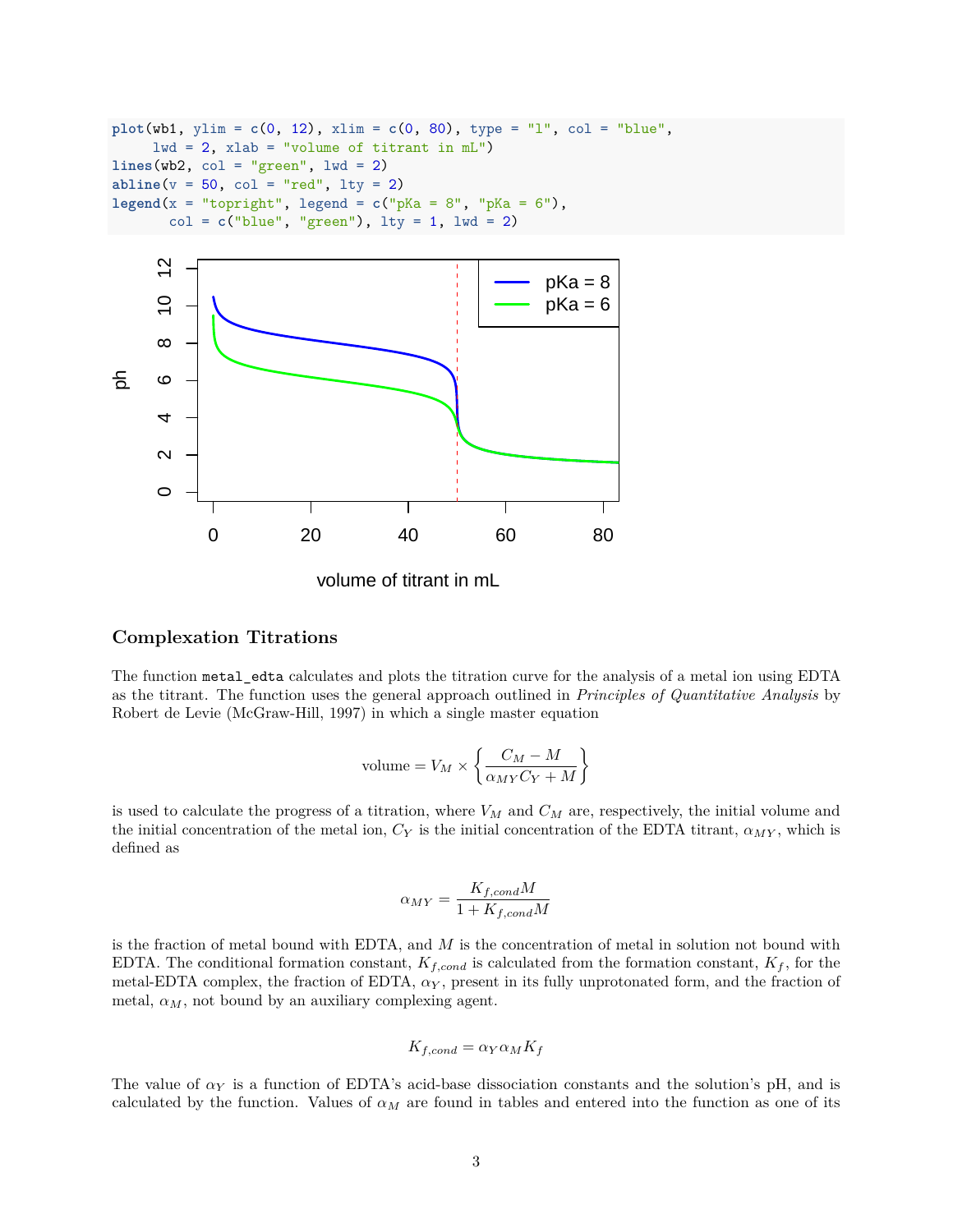arguments; for example, Table 9.12 in *Analytical Chemistry 2.1* provides values for several metal ions in the presence of a variety of concentrations of NH3.

The function calculates the volume of titrant needed to achieve a particular p*M* over a range that extends from 0 to  $log Kf + 2$ . Because some of the calculated volumes are negative—equivalent to adding analyte instead of titrant to achieve a pM less than that for the initial solution—and some of the calculated volumes are quite large, prior to returning results the function removes all negative volumes and all volumes greater than twice the volume of the titration curve's equivalence point.

The function's arguments, each of which has a default value, are intuitive

```
metal_edta = function(conc.metal = 0.1, conc.edta = 0.1, vol.metal = 50,
  ph = 10, logkf = 8.79, alpha.metal = 1, eqpt = TRUE, overlay = FALSE, ...)
```
and include, through alpha.metal, the ability to consider the presence of an auxiliary complexing agent.

As shown below, the function produces a plot of the titration curve with options to overlay two or more titration curves and to add a marker for the equivalence point. The limits for the *x*-axis and for the *y*-axis are fixed, but you can pass along other plot options.

**metal\_edta**(eqpt = TRUE) **metal\_edta**(logkf = 6, col = "blue", overlay = TRUE)



#### **Redox Titrations**

The function redox\_titration calculates and plots the titration curve for the analysis of a reducing agent using an oxidizing agent as the titrant. The function uses the general approach outlined in *Principles of Quantitative Analysis* by Robert de Levie (McGraw-Hill, 1997) in which a single master equation

$$
volume = V_a \times \left\{ \frac{n_a C_a \alpha_a}{n_t C_t \alpha_t} \right\}
$$

is used to calculate the progress of a titration, where  $V_a$  and  $C_a$  are, respectively, the initial volume and the initial concentration of the analyte,  $C_t$  is the initial concentration of the titrant,  $n_a$  and  $n_t$  are, respectively,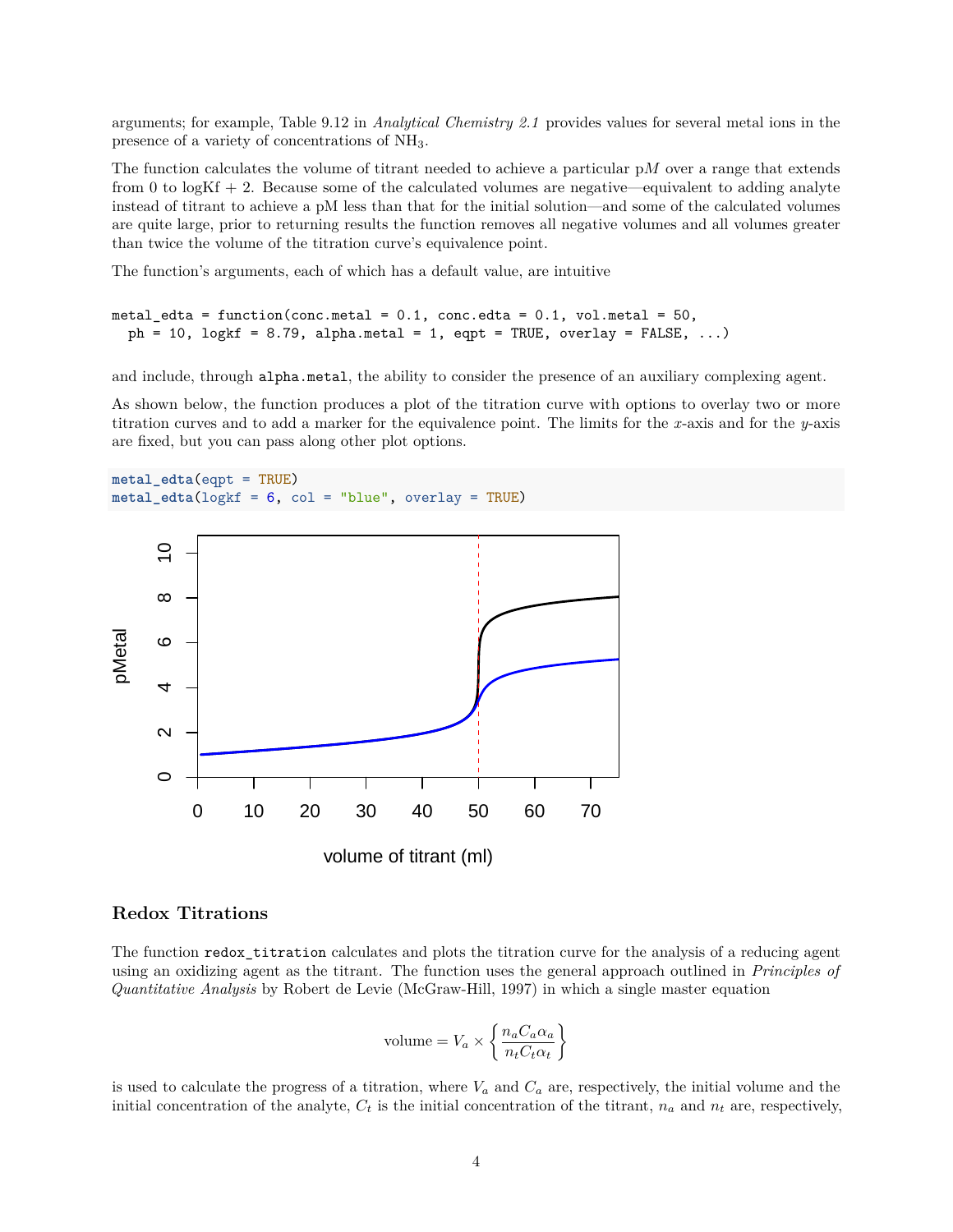the number of electrons in the analyte's and the titrant's half-reaction,  $\alpha_a$  is the fraction of the analyte in its final, oxidized form, and  $\alpha_t$  is the fraction of the titrant in its final reduced form; the latter two values are given by

$$
\alpha_a = \frac{k_a^{n_a}}{h^{n_a} + k_a^{n_a}}
$$
  

$$
\alpha_t = \frac{h^{n_t}}{h^{n_t} + k_t^{n_t}}
$$

where  $k_a$  and  $k_t$  are functions of the analyte's and the titrant's standard state or formal reduction potential

$$
k_a = 10^{-E_a^o/0.05916}
$$
  

$$
k_t = 10^{-E_t^o/0.05916}
$$

adjusted, as needed, for other species that participate in the redox reaction (see last section of this document for a worked example), and where *h* is a function of the solution's potential

$$
h = 10^{-E/0.05916}
$$

The function calculates the volume of titrant needed to achieve a particular potential over a range from −3 to +3 volts (vs. SHE). Because some of the calculated volumes are negative—equivalent to adding analyte instead of titrant to achieve a potential that is more negative (or less positive) than the original potential—and some of the calculated volumes are quite large, prior to returning results the function removes all negative volumes and all volumes greater than twice the volume of the titration curve's equivalence point.

The function's arguments, each of which has a default value, are intuitive

```
redox\_titration = function(conc.analyte = 0.01, vol.analyte = 25, pot.analyte = 0.77,elec.analyte = 1, conc.titrant = 0.01, pot.titrant = 1.7, elec.titrant = 1,
  eqpt = FALSE, overlap = FALSE, ...)
```
As shown below, the functions produce a plot of the titration curve, with options to overlay two or more titration curves and to add a marker for the equivalence point. The limits for the *x*-axis and for the *y*-axis are fixed, but you can pass along other plot options.

```
redox_titration(eqpt = TRUE)
redox\_titration(pot.analyte = 0.5, pot.titrant = 1.5, col = "blue", overlap = TRUE)
```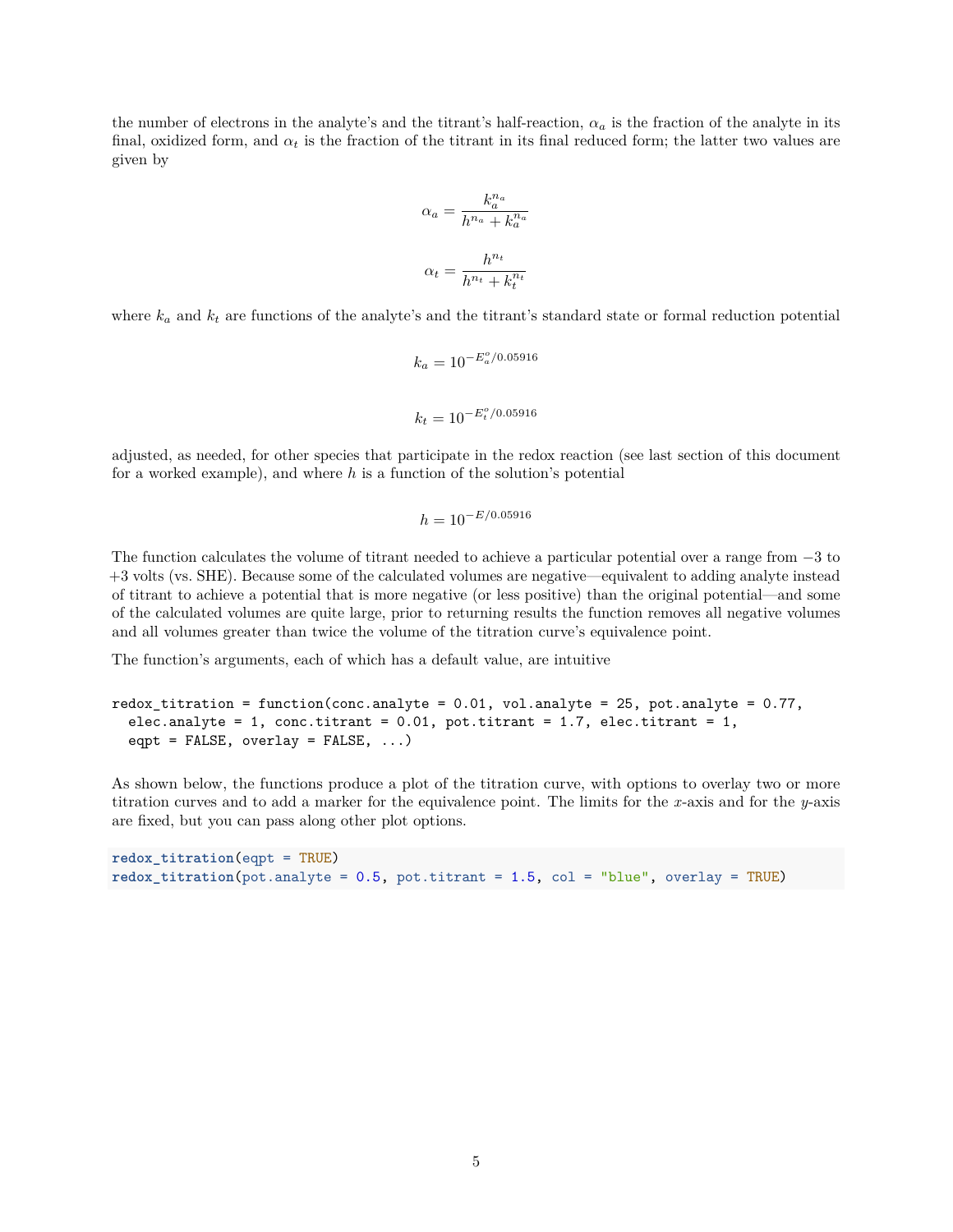

#### **Precipitation Titrations**

The following functions are available for precipitation titrations:

- ppt\_analyte: displays pAnalyte as a function of the volume of titrant when titrating a single analyte
- ppt  $\tau$  titrant: displays pTitrant as a function of the volume of titrant when titrating a single analyte
- ppt\_mixture: displays pTitrant as a function of the volume of titrant when titrating a mixture of two analytes

These functions use the general approach outlined in *Principles of Quantitative Analysis* by Robert de Levie (McGraw-Hill, 1997) in which a single master equation is used to calculate the progress of a titration. For example, the function ppt\_analyte calculates the volume of titrant needed to achieve a particular pAnalyte using this equation

$$
volume = V_a \times \left\{ \frac{C_a - A + T}{C_t + A - T} \right\}
$$

where  $V_a$  and  $C_a$  are, respectively, the initial volume and the initial concentration of the analyte,  $C_t$  is the initial concentration of the titrant, and *A* and *T* are the concentrations of analyte and of titrant, respectively, as controlled by the precipitate's solubility. Note that this equation assumes a 1:1 stoichiometry between the analyte and the titrant.

The function calculates the volume of titrant needed to achieve a particular pAnalyte over a range that extends from 1 to logKsp. Because some of the calculated volumes are negative—equivalent to adding analyte instead of titrant to achieve a pAnalyte that is smaller or a pTitrant that is larger than is present initially—and some of the calculated volumes are quite large, prior to returning results the function removes all negative volumes and all volumes greater than twice the volume of the titration curve's equivalence point.

The function's arguments, each of which has a default value, are intuitive; a representative example is shown here for the titration of a mixture of analytes

```
ppt_mixture = function(conc.analyte1 = 0.05, conc.analyte2 = 0.05,
  vol. analytic = 25, conc.titrant = 0.05, pksp1 = 16.08, pksp2 = 11.97,
  eqpt = FALSE, overlap = FALSE, ...)
```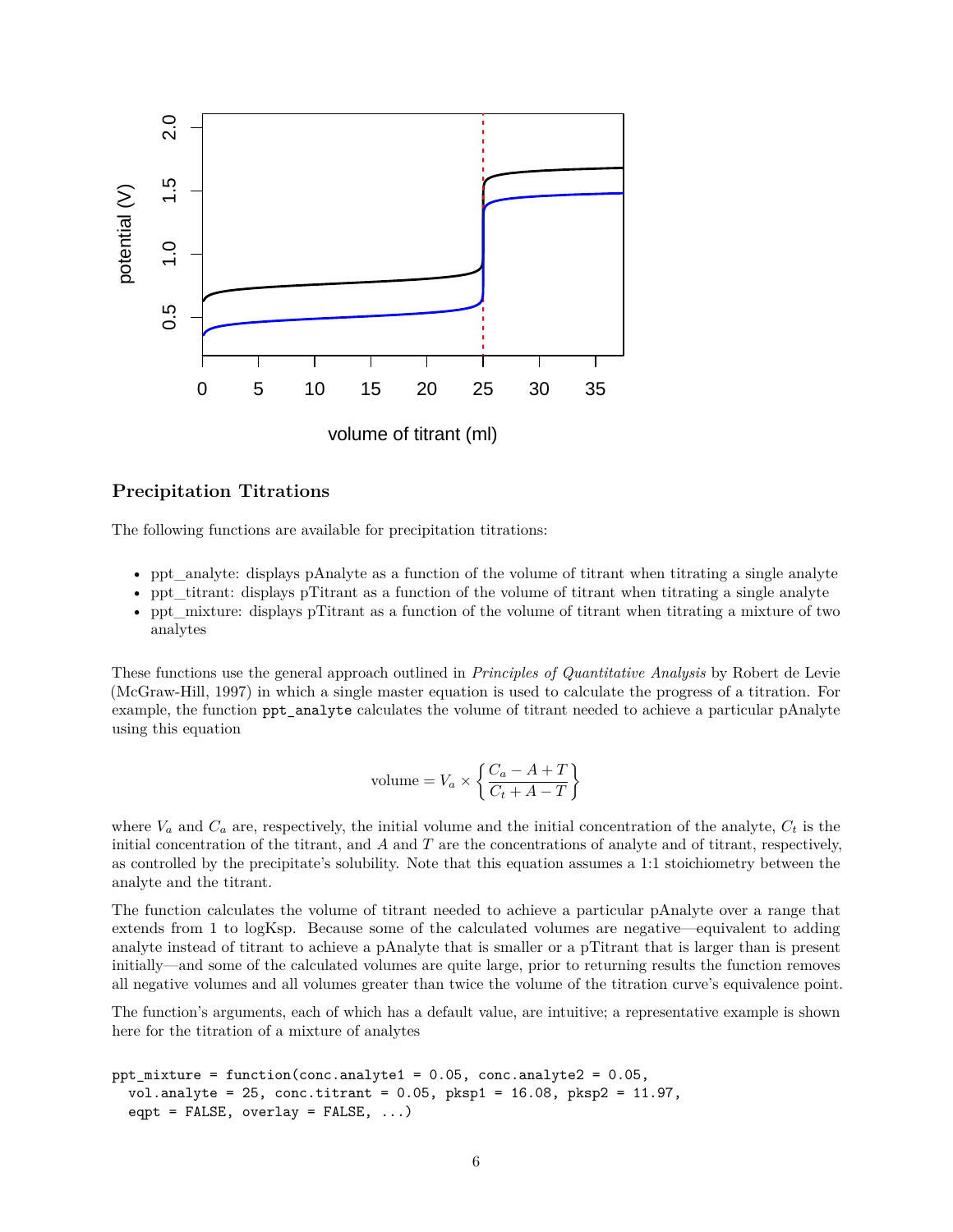As shown below, the functions produce a plot of the titration curve, with options to overlay two or more titration curves and to add a marker for the equivalence point. The limits for the *x*-axis and the *y*-axis are fixed, but you can pass along other plot options.



## **Deriviative Titration Curves**

The function derivative accepts an object created by any of the titration functions described above and returns a plot of the titration curve's first derivative and its second derivative, and a data frame that contains the values used to prepare the two titration curves.

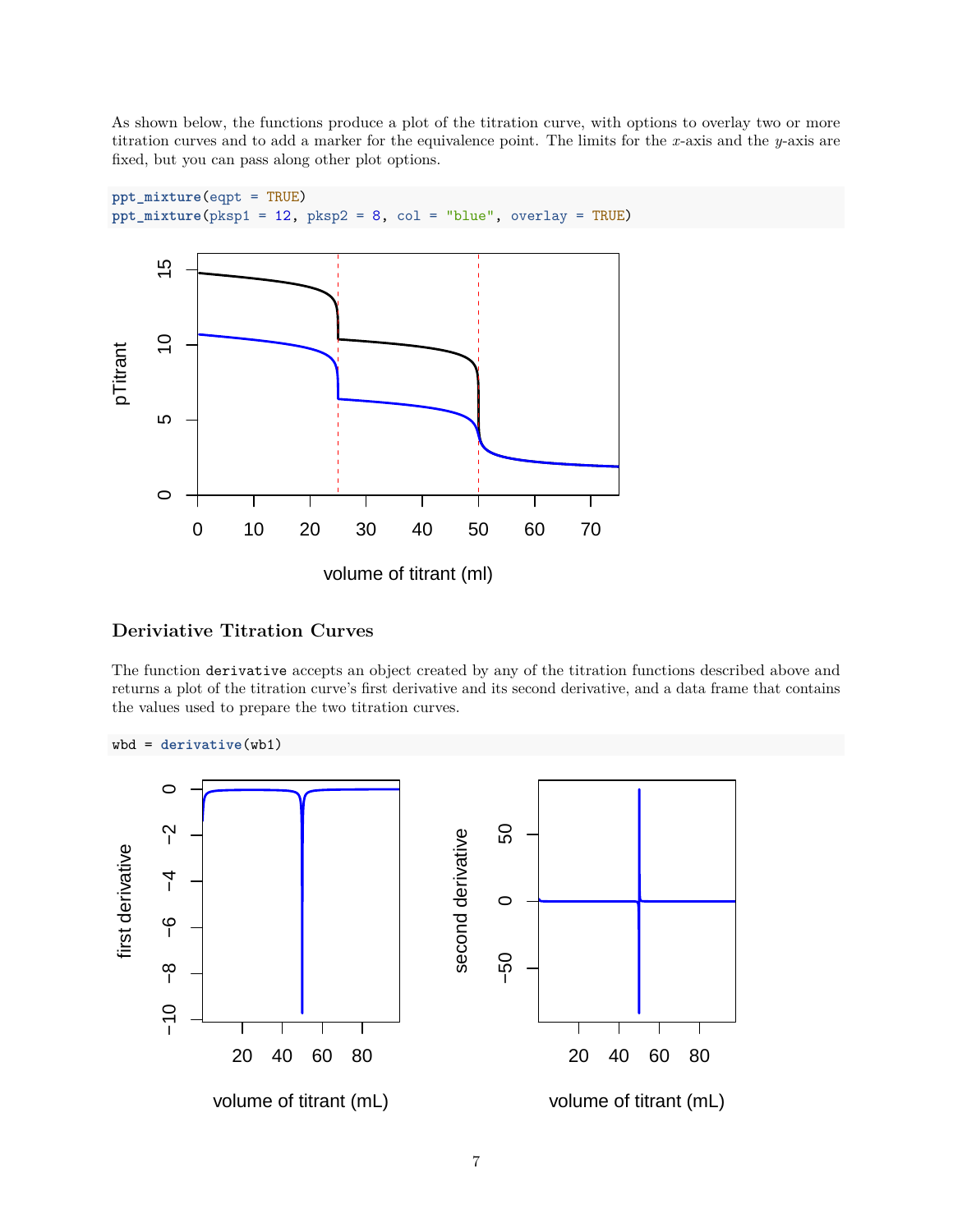As shown below, the object returned by derivative consists of two data frames, which, in this case, are identified as wbd\$first\_deriv and wbd\$second\_deriv.

**str**(wbd)

```
## List of 2
## $ first deriv :'data.frame': 901 obs. of 2 variables:
## ..$ x1: num [1:901] 0.0104 0.0176 0.0249 0.0321 0.0394 ...
## ..$ y1: num [1:901] -1.38 -1.38 -1.38 -1.37 -1.37 ...
## $ second deriv:'data.frame': 900 obs. of 2 variables:
## ..$ x2: num [1:900] 0.014 0.0212 0.0285 0.0358 0.0431 ...
## ..$ y2: num [1:900] 0.198 0.296 0.393 0.488 0.581 ...
```
You can plot a customized derivative titration curve by sending its object to the plot function with options of your choosing; this is particularly useful, as shown below, if you wish to highlight the portion of the titration curve that contains the equivalence point.

```
plot(wbd$first_deriv, xlim = c(48, 52), col = "blue", type = "l", lwd = 2,
     xlab = "volume of titrant in mL", ylab = "first derivative")
abline(v = 50, col = "red", lty = 2)
```


volume of titrant in mL

#### **Additional Examples**

Gathered here are several worked examples, each adapted from an end-of-chapter problem in Chapter 9 of *Analytical Chemistry 2.1*.

**Problem 9.1e.** Plot the titration curve for the analysis of 50.0 mL of 0.0400 M citric acid using 0.120 M NaOH as a titrant.

Citric acid is a triprotic weak acid with  $pK_a$  values of 3.128, 4.761, and 6.396. To calculate the titration curve, we use the function triwa\_sb, entering only those values that differ from the function's default values.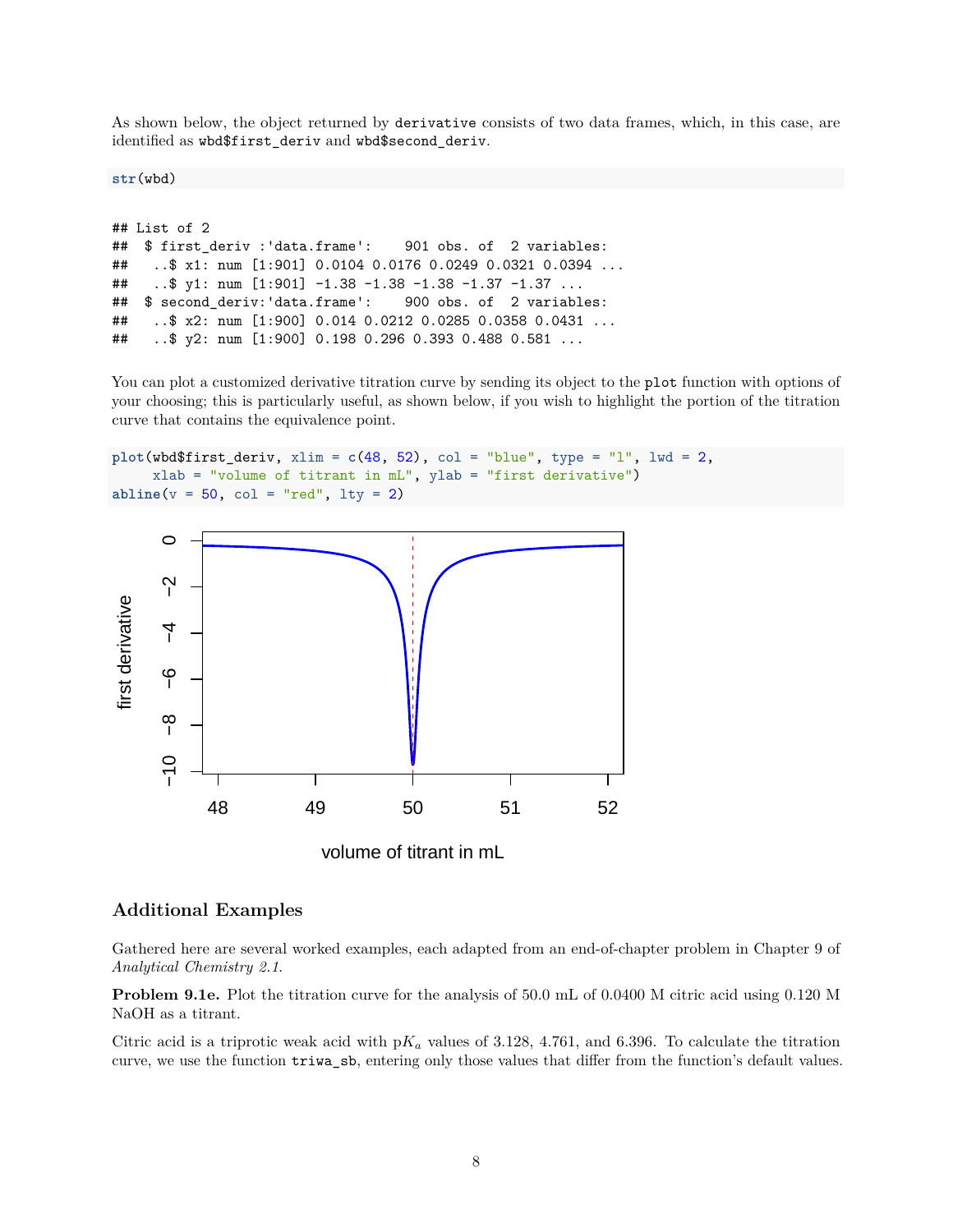



volume of strong base (mL)

Note that because the first two  $pK_a$  values are not sufficiently different from each other, the titration curve shows just one distinct equivalence point for the titration of citric acid's third proton.

**Problem 9.8.** Plot the titration curve for the analysis of a 50.0 mL solution of a 0.100 M monoprotic weak acid (p $K_a = 8.0$ ) with 0.10 M strong base in a non-aqueous solvent for which  $K_s = 10^{-20}$ . You may assume that the change in solvent does not affect the weak acid's  $pK_a$ . Compare your titration curve to the titration curve when using water as the solvent.

For an analyte that is a monoprotic weak acid, we use the function wa\_sb, entering only those values that differ from the function's default values.

```
wa_sbb(pka = 8, pkw = 20, col = "blue", eqpt = TRUE)wa_sbb(pka = 8, col = "green", overlap = TRUE)legend(x = "topleft", legend = c("non-aqueous", "aqueous"),
       col = c("blue", "green"), \text{lty} = 1, \text{lwd} = 2)
```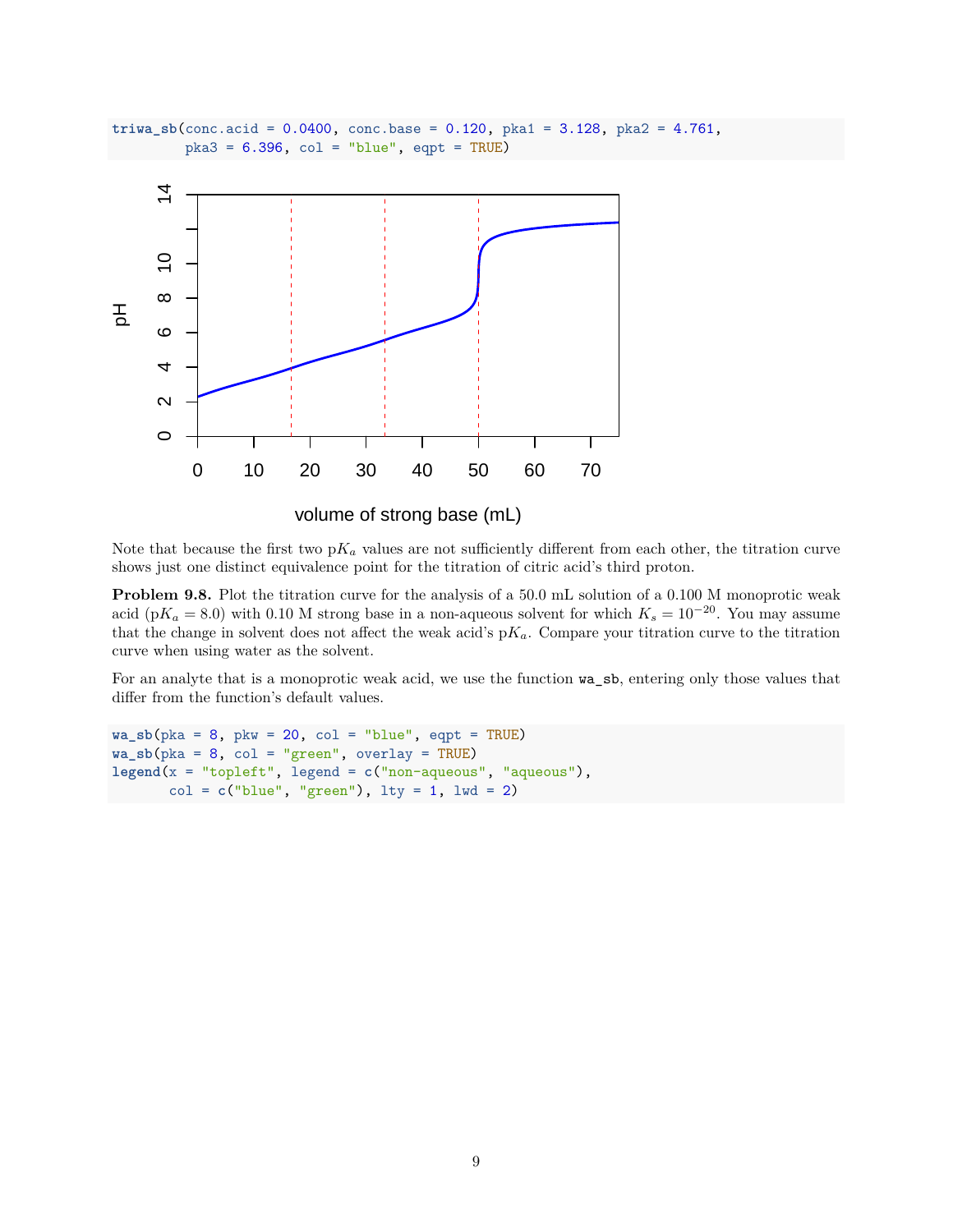

volume of strong base (mL)

Note that the change in pH at the equivalence point is much greater for the non-aqueous solvent.

**Problem 9.31.** Plot the titration curve for the analysis of 50.0 mL of 0.100  $Mg^{2+}$  using 0.100 M EDTA as the titrant at a pH of 7 and at a pH of 10.

For a complexation titration of a metal ion using EDTA as a titrant, we use the function metal\_edta, entering only those values that differ from the function's default values (note that the default value for logkf is for the  $Mg^{2+}$ -EDTA complex).

```
metal_edta(col = "blue", eqpt = TRUE)
metal_edta(ph = 7, col = "green", overlay = TRUE)
legend(x = "topleft", legend = c("pH = 10", "pH = 7"),
      col = c("blue", "green"), lty = 1, lwd =2)
```


Note that the change in p*M* at the equivalence point is much greater at a pH of 10 because a greater fraction of the EDTA is in its fully unprotonated form at this pH.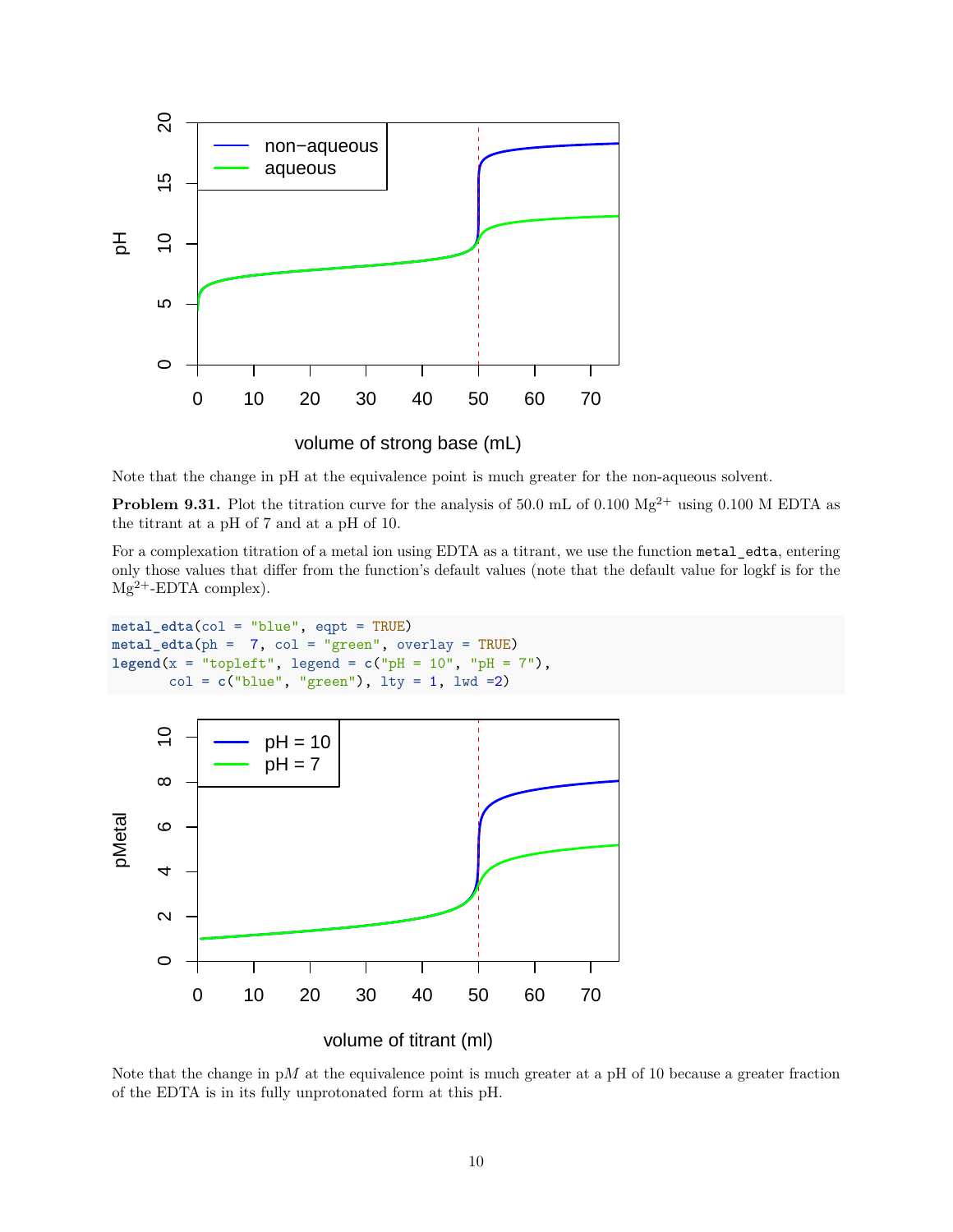**Problem 9.32.** Plot the titration curve for the analysis of 25.0 mL of 0.0500 M  $Cu^{2+}$  with 0.025 M EDTA at a pH of 10 in the presence of 0.0010 M  $NH_3$  and in the presence of 0.10 M  $NH_3$ .

In this case, NH<sub>3</sub> serves as an auxiliary complexing agent, so we need to find values for  $\alpha_M$ ; from Table 9.12 in *Analytical Chemistry 2.1*, we find that the values are 0.00415 when the concentration of NH<sub>3</sub> is 0.0010 M and  $4.63 \times 10^{-10}$  when the concentration of NH<sub>3</sub> is 0.10 M. The value for  $\log K_f$  is 18.80

```
metal_edta(conc.metal = 0.0500, conc.edta = 0.025, vol.metal = 25.0,
           alpha.metal = 0.00415, \log{\text{kf}} = 18.80, \text{col} = "blue", eqpt = TRUE)
metal_edta(conc.metal = 0.0500, conc.edta = 0.0250, vol.metal = 25.0,
           alpha.metal = 4.63e-10, logkf = 18.80, col = "green", overlay = TRUE)lepend(x = "topleft",legend = c(expression(paste("0.0010 M N", H[3])),
                   expression(paste("0.10 M N", H[3]))),
       col = c("blue", "green"), \; lty = 1, \; lwd = 2)
```


Note that the change in  $pM$  at the equivalence point is much greater for the smaller concentration of  $NH_3$ ; this is because a greater fraction of  $Cu^{2+}$  remains free from complexation before the equivalence point.

**Problem 43b.** Plot the titration curve for the analysis of 25.0 mL of 0.0100 M Sn<sup>2+</sup> using 0.0100 M Ce<sup>4+</sup> as the titrant.

For a redox titration we use the function redox titration, entering only those values that differ from the function's default value. To determine the number of electrons in the analyte's and the titrant's half-reactions, we need to know the reaction's overall stoichiometry, which is

$$
Sn^{2+} + 2Ce^{4+} \rightarrow Sn^{4+} + 2Ce^{3+}
$$

From this, we know that  $\text{Sn}^{2+}$  undergoes a two-electron oxidation and that  $\text{Ce}^{4+}$  undergoes a one-electron oxidation. The standard state reduction potential for  $\text{Sn}^{4+}/\text{Sn}^{2+}$  is 0.154 V and the standard state reduction potential for  $Ce^{4+}/Ce^{3+}$  is 1.72 V.

```
redox\_titration(pot.analyte = 0.154, elec.analyte = 2, pot.titrant = 1.72,col = "blue", eqpt = TRUE)
```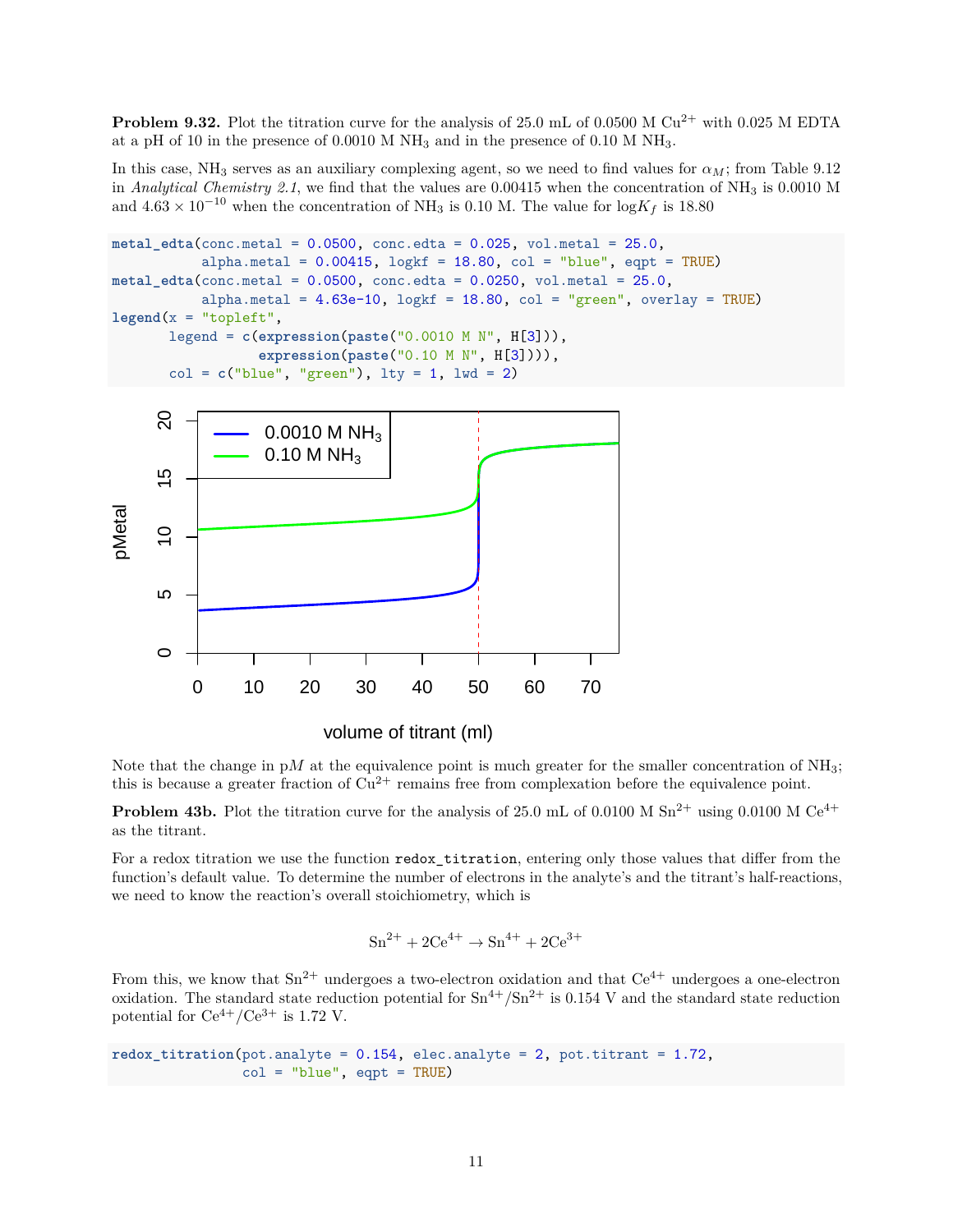

volume of titrant (ml)

**Problem 43c.** Plot the titration curve for the analysis of 25.0 mL of 0.0100 M Fe<sup>2+</sup> using 0.0100 M MnO<sub>4</sub> as the titrant at pH values of 0.0, 1.0, and 2.0.

To determine the number of electrons in the analyte's and the titrant's half-reactions, we need to know the reaction's overall stoichiometry, which is

$$
5\text{Fe}^{2+} + \text{MnO}_4^- + 8\text{H}^+ \rightarrow 5\text{Fe}^{3+} + \text{Mn}^{2+} + 4\text{H}_2\text{O}
$$

From this, we know that  $Fe^{2+}$  undergoes a one-electron oxidation and that MnO $_{4}^{-}$  undergoes a five-electron reduction. The standard state reduction potential for  $Fe^{3+}/Fe^{2+}$  is 0.771 V; however, because its half-reaction

$$
MnO_4^- + 8H^+ + 5e^- \rightarrow Mn^{2+} + 4H_2O
$$

includes H<sup>+</sup>, we must replace the standard state potential of 1.51 V for MnO<sub>4</sub><sup>-</sup>/Mn<sup>2+</sup> with a formal potential that corrects for the non-standard state concentrations for  $H^+$  of 0.10 M and 0.010 M when the pH is 1.0 and 2.0, respectively. To do this we, we write out the Nernst equation for the half-reaction and substitute in the standard state concentrations for MnO<sub>4</sub><sup>-</sup> and for Mn<sup>2+</sup>, and the non-standard state concentration for H<sup>+</sup>; thus, for a pH of 1.0, the formal potential is

$$
E = 1.51 - \frac{0.05916}{5} \log \frac{[\text{Mn}^{2+}]}{[\text{MnO}_4^-][\text{H}^+]^8} = \frac{0.05916}{5} \log \frac{[1]}{[1][0.10]^8} = 1.415
$$

For a pH of 2, the formal potential is 1.321.

Now we can plot the titration curves.

```
redox\_titration(pot.analyte = 0.771, pot.titrant = 1.51, elec.titrant = 5,col = "black", eqpt = TRUE)redox\_titration(pot.analyte = 0.771, pot.titrant = 1.415, elec.titrant = 5,col = "blue", overlay =TRUE)
redox\_titration(pot.analyte = 0.771, pot.titrant = 1.321, elec.titrant = 5,col = "green", overlay = TRUE)
\text{legend}(x = "toplet", \text{ legend} = c("pH = 0", "pH = 1", "ph = 2"),col = c("black", "blue", "green"), \t 1ty = 1, \t 1wd = 2)
```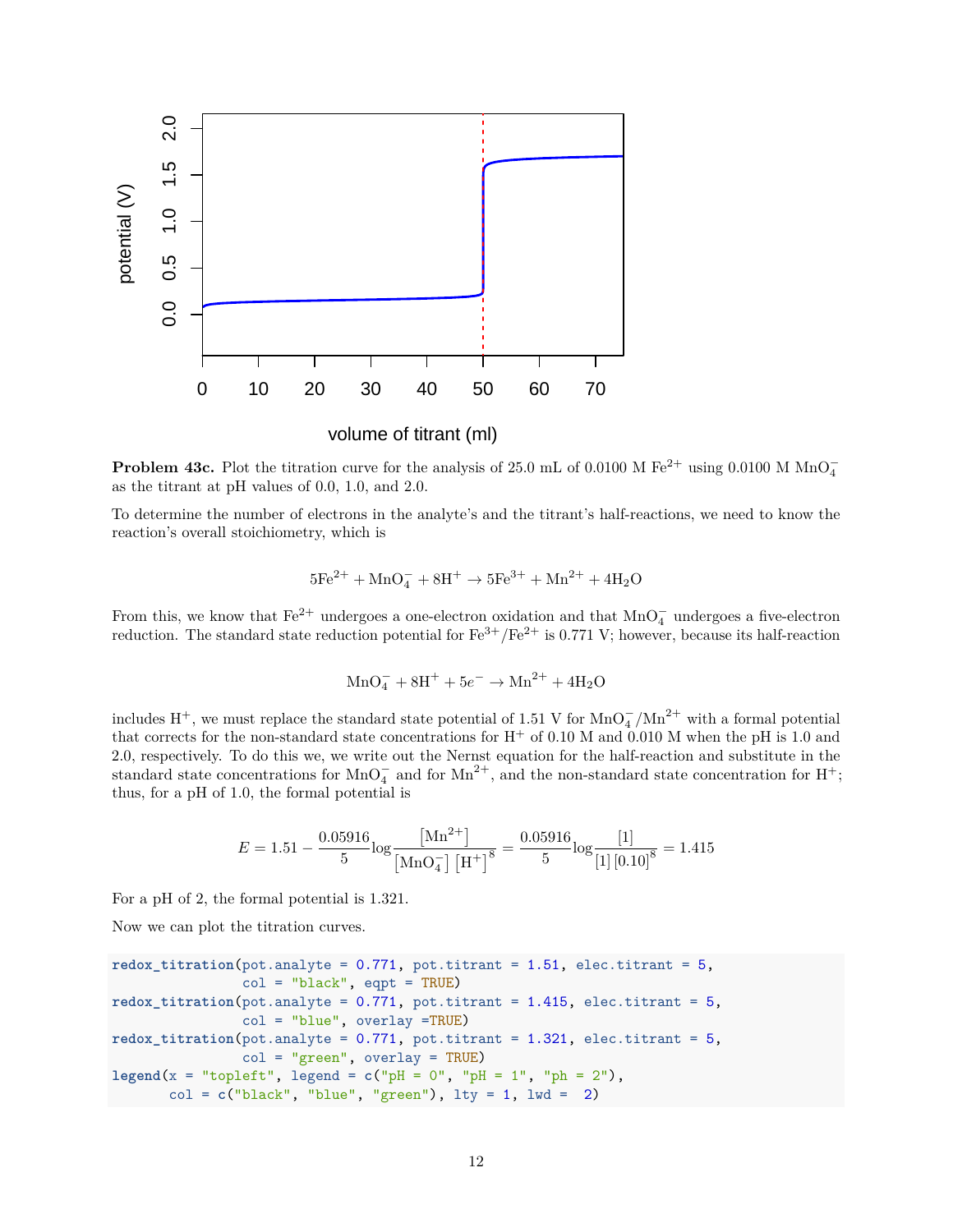

volume of titrant (ml)

Note that the change in potential at the equivalence point decreases with an increase in pH because the potential for the titrant's half-reaction decreases with an increase in pH.

**Problem 9.55.** Plot the titration curve for the analysis of 50.0 mL of 0.0250 M KI using 0.0500 M AgNO<sub>3</sub> as the titrant. Prepare the titration curve so that both pAg and pI are plotted on the *y*-axis.

For a precipitation titration we use the function  $ppt$ <sub>analyte</sub> when we monitor the analyte's concentration and ppt\_titrant when we monitor the titrant, entering only those values that differ from the function's default values (note that the default value for pksp is for AgI). So that we have control over the *y*-axis label, we will save the titration curves in separate objects and plot them outside of the titration functions.

```
p.a = ppt_analyte(eqpt = TRUE)
p.t = ppt_titrant(overlay = TRUE)
plot(p.a, col = "blue", type = "l", lwd = 2, xlim = c(0,50), ylim = c(0,15),xlab = "volume of titrant (mL)", ylab = "pAg or pI")
lines(p.t, col = "green", lw = 2)\text{legend}(x = "left", \text{ legend} = c("pAg", "pI"), col = c("blue", "green"),lty = 1, lwd = 2)
```